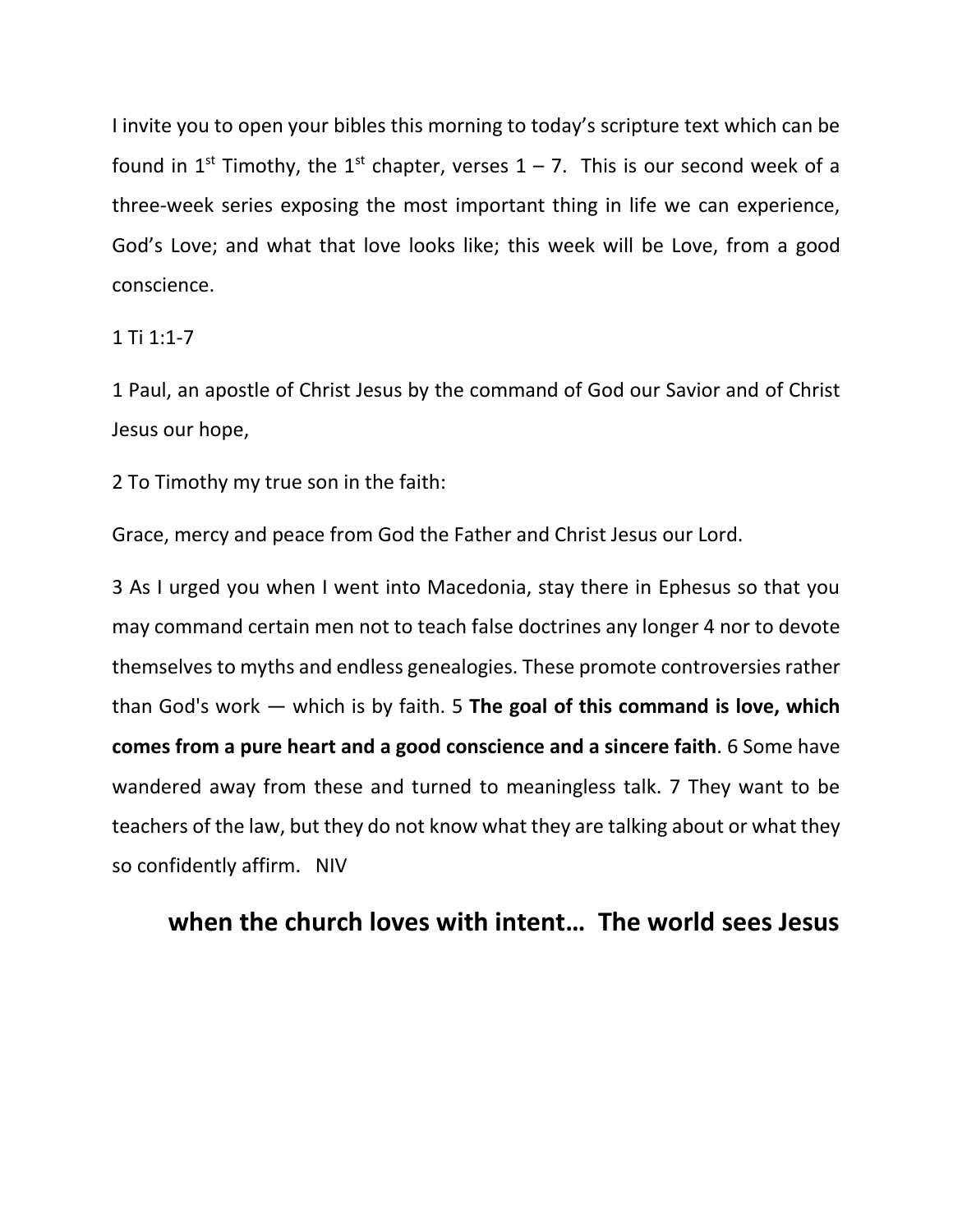We must go to Christ daily, moment by moment, abiding with our Lord Jesus for the Gospel way of Love, the agape love of God, for a pure heart, a good conscience, a sincere faith; for God's work to be produced in our ministries. Our **love for one another**; *that* is proof to the world of our discipleship with Christ. With Christ living in us, shaping our whole mind, our whole heart according to his image through communion with him. The gospel of John tells us that this Love is commanded from our Lord Jesus (Jn 13:34-35) "A new command I give you: Love one another. As I have loved you, so you must love one another. 35 By this all men will know that you are my disciples, if you love one another."

We must guard ourselves from straying from this truth, relying upon the Law for our salvation. We come to Christ for this, we don't go to the Law for this, we go to Christ for this and we cling to him like a desperate sinner and hold onto Him as He is our *only hope* and **through** that hope what flows into us, a cleansing of the heart, a cleansing of the conscience, a sincere faith. This cleansing is produced by faith Acts 15 says; 8 God, who knows the heart, showed that he accepted them by giving the Holy Spirit to them, just as he did to us. 9 He made no distinction between us and them, for he purified their hearts by faith; making our heart pure, making our conscience clean because Christ declares it, apart from works of the law.

We will make an absolute mess of love if we stray from these 3 things, declared in verse 5, the three things that lead to agape love. Straying from them can destroy churches, and lives, and families, and eternities. We MUST realize the Gospel dynamics of LIFE CHANGE; revealed in todays' scripture. We must take heed to this, this is really important. There are hundreds of teachers putting themselves forward in America for how you should handle marriage, child rearing, financial planning, church growth, evangelism, leadership, missions, racial justice; writing books on them, talking on radio, giving speeches… fix your life, fix your marriage, fix YOU!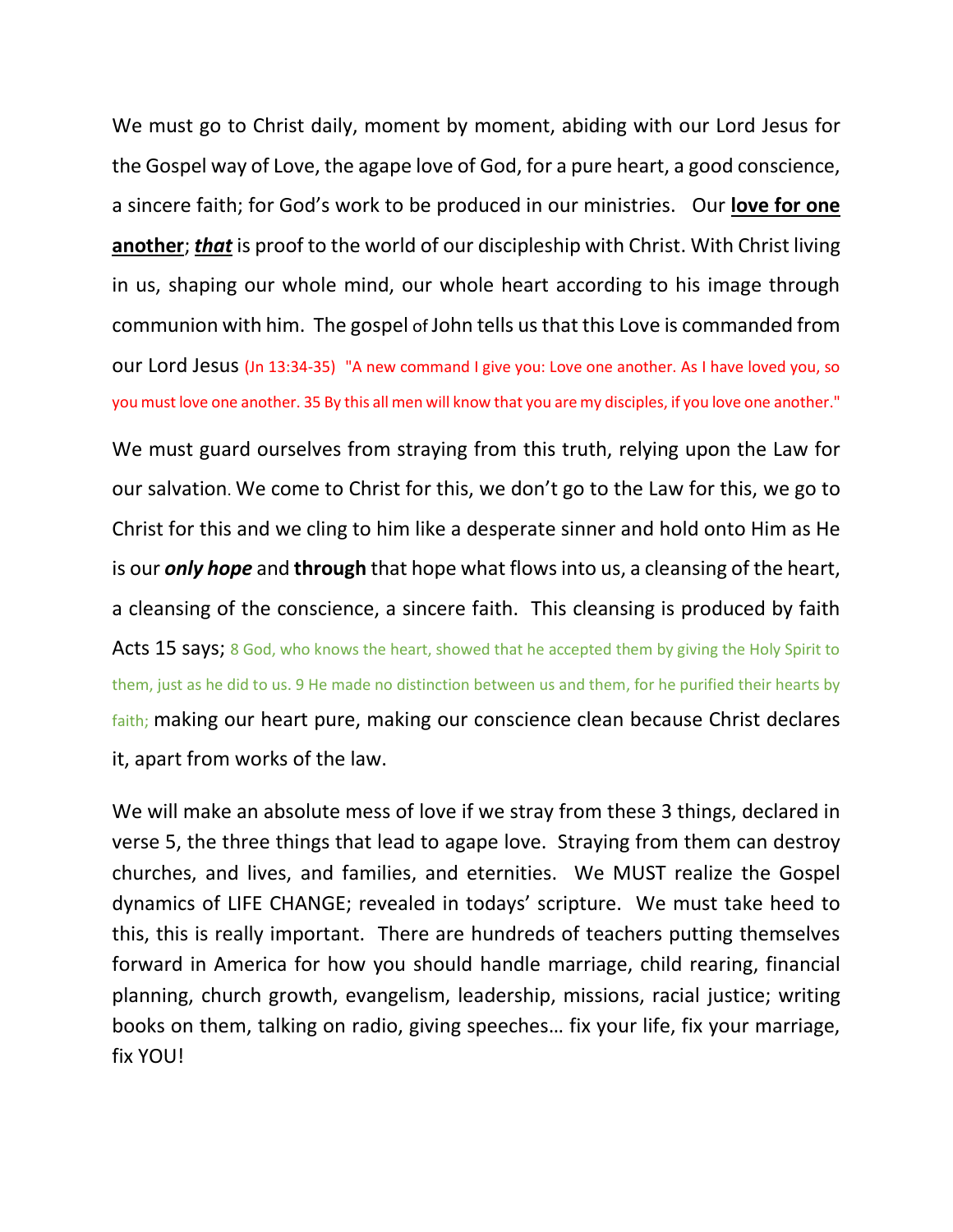here's my question: **do they understand 1 st timothy 1:5**? How often do we Christians go to these false teachers for MOTIVATIONS, BIG MOTIVATIONS, and we buy these books, and read these things like the bible, and we use them to try to get something going. Do we ask "do they know the Gospel dynamics of how to change people? Do they know what they are talking about when they talk about getting people to act? Do they know?! Do they understand the relationship of a pure heart, a clean conscience and faith unfeigned to allow for sacrificial love in whatever form it takes to bring this change they are talking about? Do *you* even think about this? Do we *ask* that question? So many Christians are riding the wake of secular motivational efforts. We must go DEEPER as Christian's. There is a **right way** to move towards change in peoples' lives and there is a **devastating way**! *Spare us deadly success oh God*! Christ gets no glory from these false teachers. "… They want to be teachers of the law, but they do not know what they are talking about or what they so confidently affirm." Paul says.

## **when the church loves with intent… The world sees Jesus**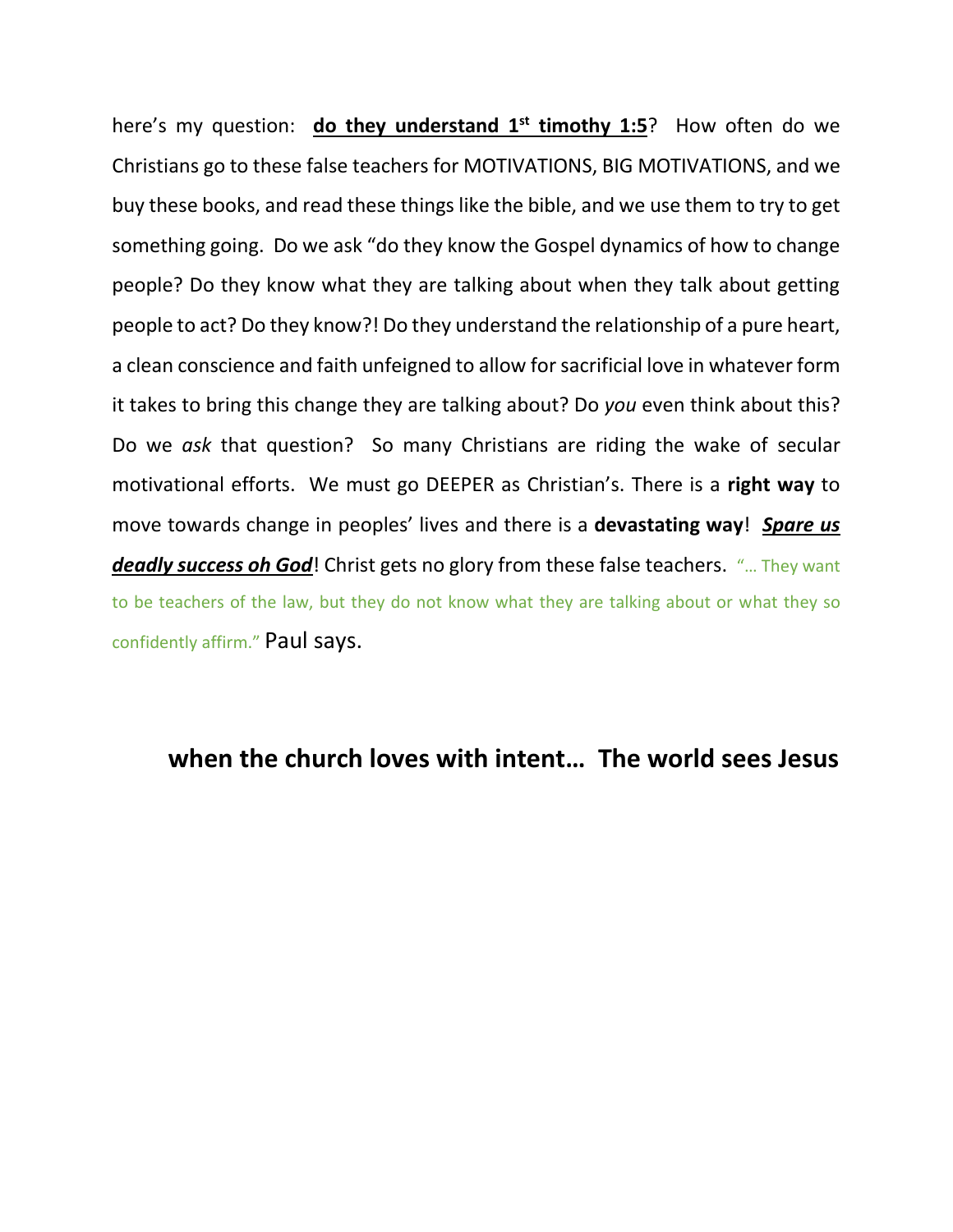So, what about a good conscience? Today, we rarely hear any reference to the conscience. Yet throughout church history the best Christian thinkers spoke about the conscience regularly. Thomas Aquinas said the conscience is the Godgiven inner voice that either accuses or excuses us in terms of what we do. John Calvin spoke of the "divine sense" that God puts into every person, and part of that divine sense *is* the conscience. And when we turn to Scripture, we find that our consciences are a significant aspect of God's revelation to us. What is this inner voice, or feeling we have, that brings so deeply inside us the conviction of a wrong doing, or the joy of deeds well done? *(repeat 2 times)* The conscience is a person's inner awareness of **conforming to the will of God or departing from it**, resulting in either a sense of approval or condemnation.

The term does not appear in the Old Testament but the concept does. David, for example, was smitten in his heart because of his lack of trust, or that is, his lack of faith in the power of God (2 Sa 24:10). 10 David was conscience-stricken after he had counted the fighting men, and he said to the Lord, "I have sinned greatly in what I have done. Now, O Lord, I beg you, take away the guilt of your servant. I have done a very foolish thing."

But his guilt turned to joy when he sought the Lord's forgiveness and he received Gods blessings (Ps 32). Ps 32:1-5 32 Blessed is he whose transgressions are forgiven, whose sins are covered. 2 Blessed is the man whose sin the Lord does not count against him and in whose spirit is no deceit. 3 When I kept silent, my bones wasted away through my groaning all day long. 4 For day and night your hand was heavy upon me; my strength was sapped as in the heat of summer. *Selah* 5 Then I acknowledged my sin to you and did not cover up my iniquity. I said, "I will confess my transgressions to the Lord" — and you forgave the guilt of my sin. *Selah*

In the New Testament, the term conscience is found most frequently in the writings of the apostle Paul. Some people argue erroneously that conscience takes the place of the external law in the Old Testament.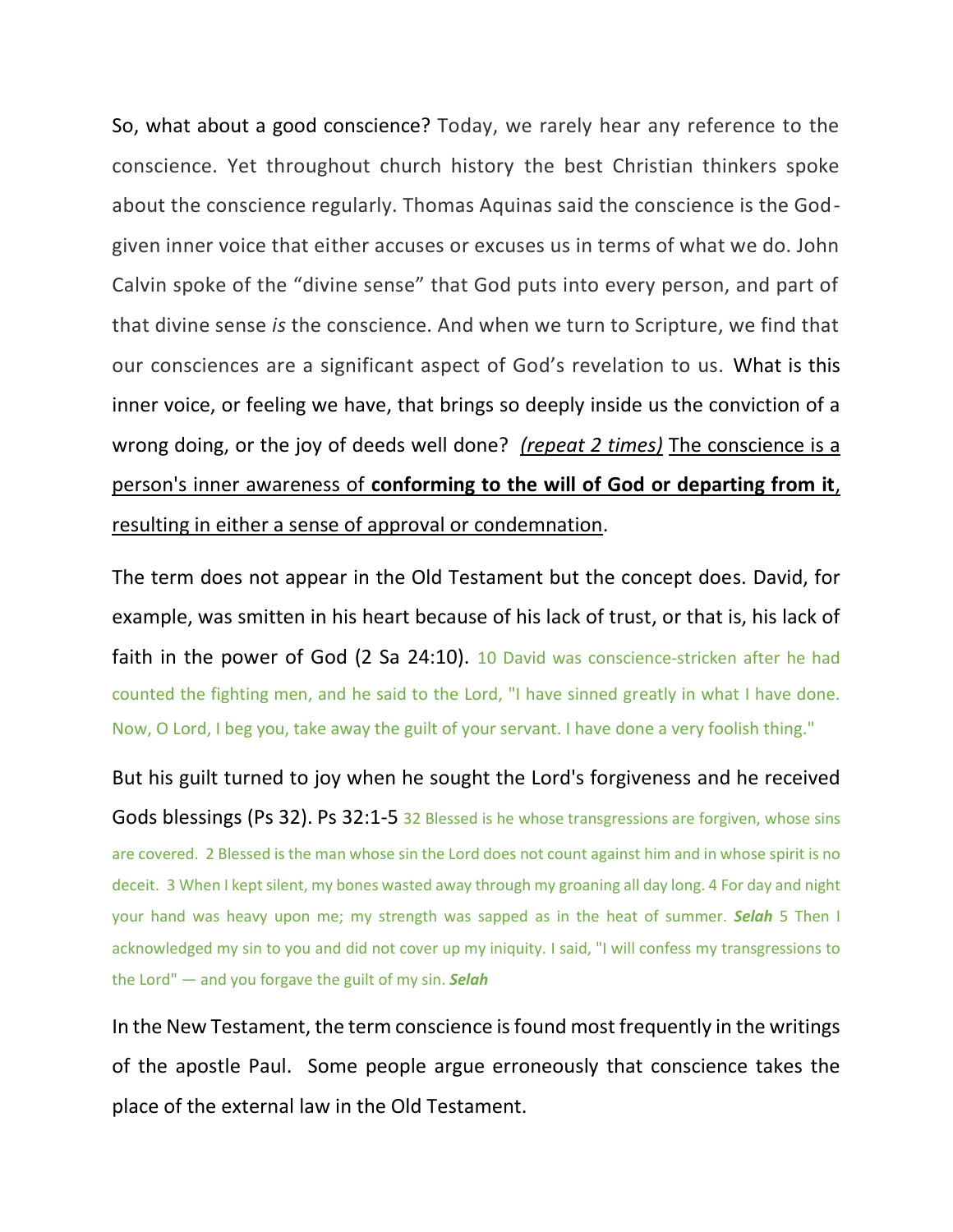However, the conscience is not the ultimate standard of moral goodness (1 **Corinthians 4:4).** 4 My conscience is clear, but that does not make me innocent. It is the Lord who judges me.

Under both the old covenant and the new covenant the conscience must be formed by the will of God. The law given to Israel was inscribed on the hearts of believers (Heb 8:10) 10 This is the covenant I will make with the house of Israel after that time, declares the Lord. I will put my laws in their minds and write them on their hearts. I will be their God, and they will be my people. And in (Heb  $10:16$ ) 16 "This is the covenant I will make with them after that time, says the Lord. I will put my laws in their hearts, and I will write them on their minds."; So the sensitized conscience is able to discern God's judgment against sin (Ro 2:14-15) 14 (Indeed, when Gentiles, who do not have the law, do by nature things required by the law, they are a law for themselves, even though they do not have the law, 15 since they show that the requirements of the law are written on their hearts, their consciences also bearing witness, and their thoughts now accusing, now even defending them.)

The conscience of the believer has been cleansed by the work of Jesus Christ; it no longer accuses and condemns (Heb 9:14) 14 How much more, then, will the blood of Christ, who through the eternal Spirit offered himself unblemished to God, cleanse our consciences from acts that lead to death, so that we may serve the living God! Believers are to work to **maintain** pure consciences to truly experience the agape love of God. They also must be careful not to encourage others to act against their consciences. To act contrary to the urging of one's conscience is wrong, for actions that go against the conscience cannot arise out of faith. (1 Co 8; 10:23-33).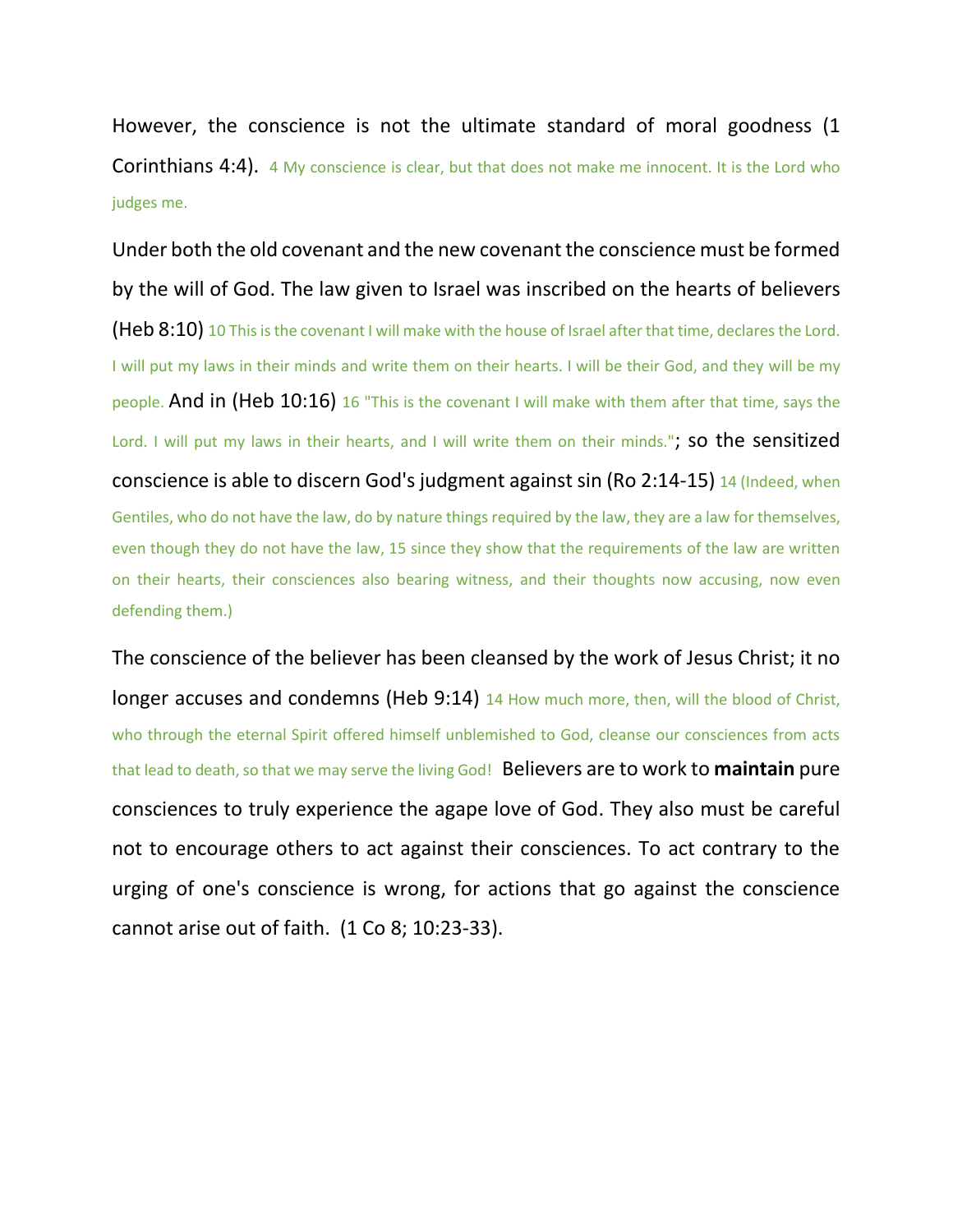Have you ever heard of "death by 10,000 nicks?" This is where an accuser, inflicts punishment upon his victim, one small cut, a nick at a time. Continually adding cuts to the victim until thousands of wounds finally deliver the end result, death. An unclean conscience, brought on by sin, even the smallest of white lies or untruths, compounding one on top of another, over and over without repentance or the forgiveness of sins through the atoning blood of Christ, remaining unhealed will inevitably result in the same outcome as even the greatest of offenses or sin, death.

The new covenant accomplished what the old could not: removal of sin and cleansing of the conscience (Heb 10:22). 22 let us draw near to God with a sincere heart in full assurance of faith, having our hearts sprinkled to cleanse us from a guilty conscience and having our bodies washed with pure water.

We must go to Christ for our sanctification, not the law, or the vain jangling of secular books, speeches, and media. We must go to Christ for our justification to occur, for genuine life change. Through salvation from Jesus's gift of love from the cross with His atoning blood. Growing as his disciple, transforming our lives, n developing the ultimate expression of love, true love, the agape love of God; that results from a transformed life *in Christ* that brings about a pure heart, a good conscience, and a sincere faith.

**When the Church Loves with intent, the world sees Jesus.**